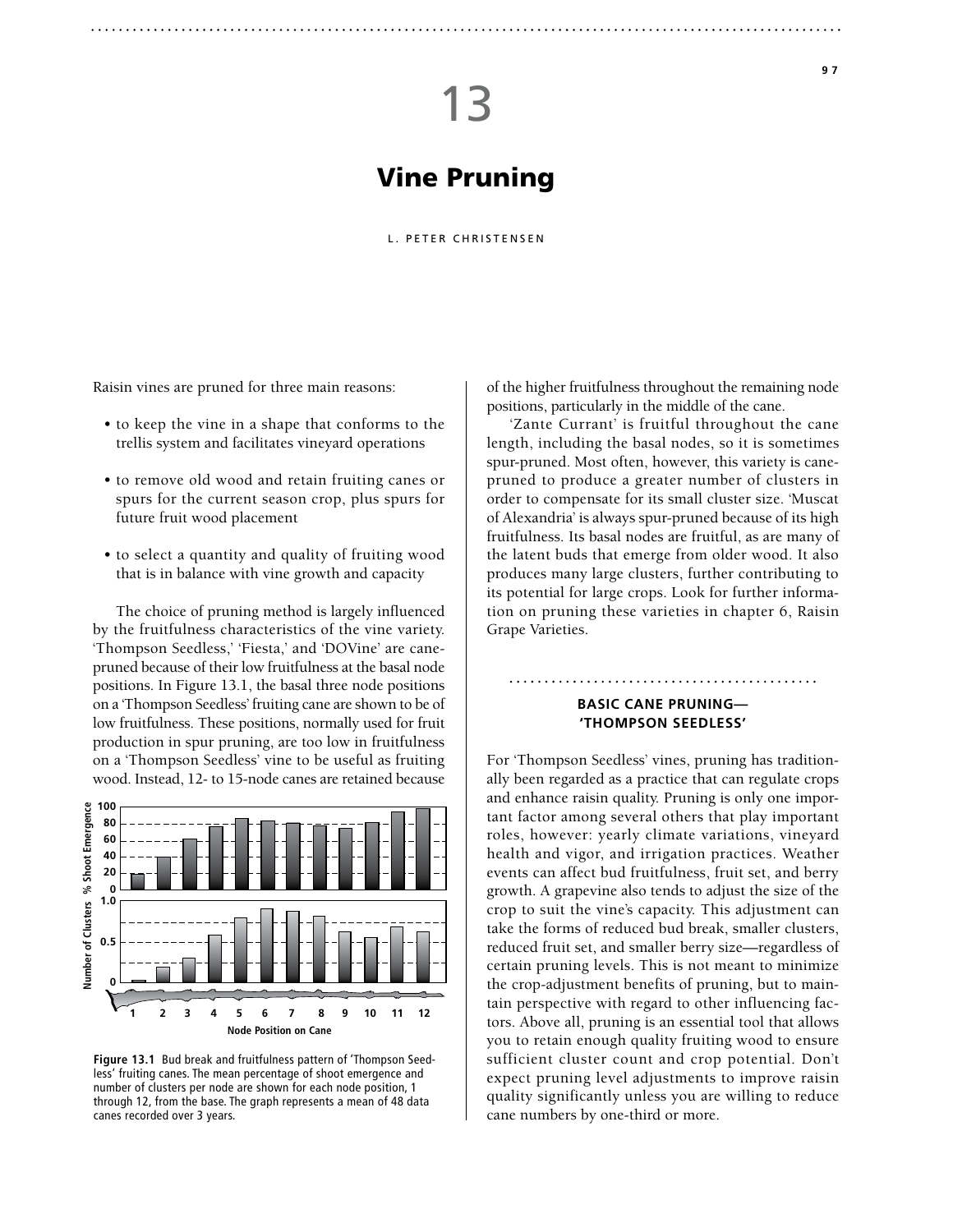*Vine shape.* Fruiting canes and renewal spurs are borne from the head, which originates at the top of the trunk. Ideally, the head should be a narrow fan shape, with arms that do not extend too far into the row middle. The head is usually located within 6 to 18 inches (15 to 45 cm) of the fruiting wires onto which canes are wrapped, and is kept at a desirable height by permanent branches, or arms. Poor placement of the arms may not affect vine yield, but it certainly makes cane selection and efficient pruning more difficult. Poorly placed arms are either too high or too low, or are crowded or in a position that interferes with cultural practices and the use of vineyard equipment. High arms tend to become dominant, shading lower growth, and often result in poorly shaped, "bald-headed" vines with no arms. Low-headed vines have canes that originate in low, shaded portions of the canopy, and must extend a distance upward for tying. These conditions reduce bud fruitfulness and bud break on much of the length of the canes.

You can lower or eliminate high arms by pruning to lower cane growth and replacement spurs. Add or raise arms by leaving canes and spurs on two-yearold wood at the desired position and height. Radically reshape vines only if it is absolutely necessary. It will cause large pruning wounds, which provide infection sites for the canker-producing fungal diseases Eutypa dieback and bot canker. These diseases cause the gradual die back and loss of permanent vine structures.

*Cane selection.* In cane selection, you determine the quality, position, and number of fruiting canes to be retained. Cane quality influences the bud break percentage, fruitfulness, and shoot and cluster development. Preferred canes are mature, round, and of medium diameter and internode length, and have buds that appear to be well filled. Of equal or greater importance is the position of the canes in the vine canopy when they were green, growing shoots during the previous spring and summer. Their performance is greatly enhanced if they have developed in a high light environment. Such canes are commonly called *sun canes,*  as opposed to *shade canes,* which develop in low light conditions inside the canopy. A graph of this effect (Figure 13.2) demonstrates the relative fruitfulness of sun canes and shade canes in a trial near Reedley, California.

Research has clearly demonstrated that good light exposure is the most important factor in bud fruitfulness and cane performance. Fruit bud differentiation occurs during May and June when the buds are developing on the growing shoots. Shoots that are shaded during this period are much less likely to develop flower cluster primordia in their buds. It has also been shown that shading of the shoot and its leaves later in the growing season can further contribute to bud death. This is referred to as *bud necrosis.* It may be an important reason why shade canes have reduced bud break (blanks or blind eyes), as well as lower fruitfulness.

The presence of lateral or secondary shoots on a cane also influences its fruitfulness. Studies have demonstrated that buds at nodes that bear a strong lateral shoot tend to produce more shoots and clusters. This is especially true at nodes that produce woody lateral shoots that persist at pruning time. Nodes with woody laterals have been shown to produce about twice as many clusters as nodes without woody laterals on the same cane. This is useful knowledge during pruning, as it enables the pruner to look for fruiting canes that bear woody laterals.

Fruiting canes are usually selected from mature primary shoots. Sometimes vigorous primary shoots also produce one or more strong lateral shoots that mature as canes. These lateral canes tend to have a smaller diameter and shorter internodes than primary canes, but are worthy of consideration in cane selection. Sometimes they are of better quality than the primary canes from which they originate. You can select them by simply removing the primary cane beyond where the desired lateral cane originates. These lateral canes are unique in that they have fairly uniform fruitfulness at all node positions throughout their length.

*Sucker canes* or *bull canes* are canes that grow very rapidly, with long internodes and a somewhat flattened shape. They often originate from older wood on the vine and often they do not fully mature. Pruners usually avoid selecting these canes because of their appearance and questionable performance reputation. Such canes can be of normal fruitfulness, however, if they are mature, if they have grown in good sunlight



**Figure 13.2** Fruitfulness pattern comparison of 'Thompson Seedless' sun and shade canes. The mean number of clusters per node is shown for each node position, 1 through 12, from the base. The graph represents a mean of 30 canes of each type, selected from trial vines.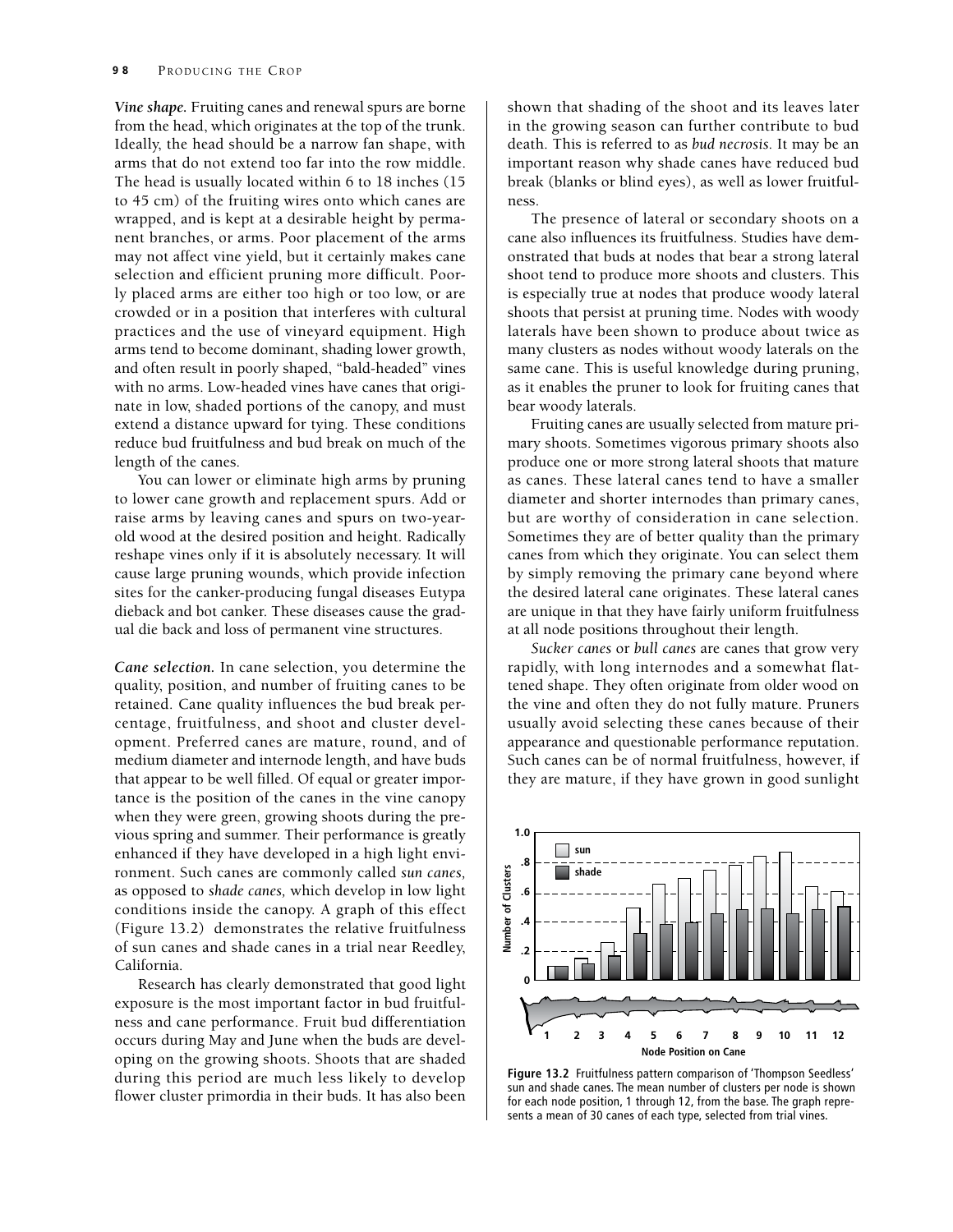conditions, and especially if they bear woody laterals. Such canes can be important in very vigorous canopies where you want a greater number of canes but your selection is limited by immature wood and excessive shade canes. The acceptability of sucker canes that are also sun canes reinforces the strong influence of sunlight on bud fruitfulness and cane selection.

After taking all of these factors into consideration, pruners should select first for sun canes, especially if they retain woody lateral shoot growth. This can include selecting strong woody lateral shoots themselves as canes. It can also include selecting sucker canes that could be classified as sun canes. Other factors to consider include the canes' overall appearance and maturity, their position for ease of wrapping on the trellis, and their conformity to the overall vine shape.

*Amount of fruiting wood.* The number of fruiting canes you will want to retain depends on the vineyard's history, vine growth and vigor, and the availability of suitable canes. A vigorous vineyard on a deep, fertile soil with a history of large, well-matured crops should retain a high number of canes per vine; a vineyard with small, weak vines should have only a few canes per vine. Individual vines that performed well with high cane numbers the previous season can continue with similar cane numbers. Reduce the number of canes on vines with poor growth and poor cane renewal.

Typically, large canopied vines, especially those on a crossarm trellis, should retain six to eight canes, medium or average growth vines should retain about five canes, and below-average vines should have three to four canes. These are very general recommendations and should be adjusted to the vineyard situation and individual vine appearance. For example, vineyards that typically bear large crops of poor maturity should be pruned more severely, while those that bear medium-sized crops on a very large canopy should retain more canes. Cane numbers should be based on the pruner's judgment of total vine growth, potential cane selection, and knowledge of cropping patterns.

Studies have shown that seasonal differences often have a greater effect on cluster numbers and crop development than do differences in pruning levels. Leaving fewer cane numbers to reduce the crop level and improve fruit maturity may have a minimal effect, compared to normal variations in fruitfulness and extreme weather differences. Vines with high numbers of canes tend to have a lower bud break percentage, reduced fruit set, and smaller berries. These normal vine adjustments will often result in crops comparable to those of vines with lower numbers of canes. Leaving fewer canes will have the opposite effect: a higher bud break percentage, increased fruit set, and larger berries.

This normal vine compensation modifies those

crop size and quality differences that one can achieve with pruning. Leaving one or two canes fewer or one or two canes more per vine may have little or no influence on yield or quality in any single year. It may take variations of 50 to 100 percent in cane number to significantly influence raisin quality. By simply following the guidelines explained above for determining the number of canes according to vine growth, you can maintain vines at close to their production capacity of normal quality raisins in most years.

Some situations require special consideration in cane numbers. 'Thompson Seedless' vines are extremely fruitful in the first bearing year during vineyard establishment. This is normally when the new vineyard is in third-leaf. That year, the fruiting canes are about twice as fruitful as normal. These vines have unusually fruitful basal node positions and very fruitful spurs. Thus, it is normal practice to leave only two 12-node canes on a vine of average to above-average vigor. Such vines will typically produce 40 to 50 clusters that year. Weaker vines should have no canes, or one cane at the most.

You may need to leave as many canes as possible on an excessively vigorous, mature vine in order to both ensure adequate cluster numbers and slow vine growth. Such vines will have a high proportion of shade canes and poor-quality canes, some of which you may have to leave on to achieve adequate vine node numbers. Thus, because you expect low-average cane performance, you may want too leave as many as 10 to 12 canes on each vine.

*Spur selection.* Renewal spurs are intended to produce canes for the following year. They are usually left on the vine's arms to ensure that canes will develop from acceptable positions with regard to maintaining vine shape. You should, where possible, choose from behind the fruit canes in order to prevent the vine from spreading too rapidly. Spurs that project too far toward the row middle should be removed. A narrow, fanshaped vine should be your goal.

*Number of spurs.* As a general rule, a few more spurs are left than the number of canes. This is because some of the spurs will fail to produce suitable canes. However, canes are just as often selected from latent bud positions and last year's canes as from renewal spurs. Thus, it seems reasonable to leave only those spurs that are in a good position for renewal or replacement and of sufficient diameter to ensure good growth (i.e., 3⁄8 inch [9 mm] or more). Typically, this will result in about five to eight spurs per vine.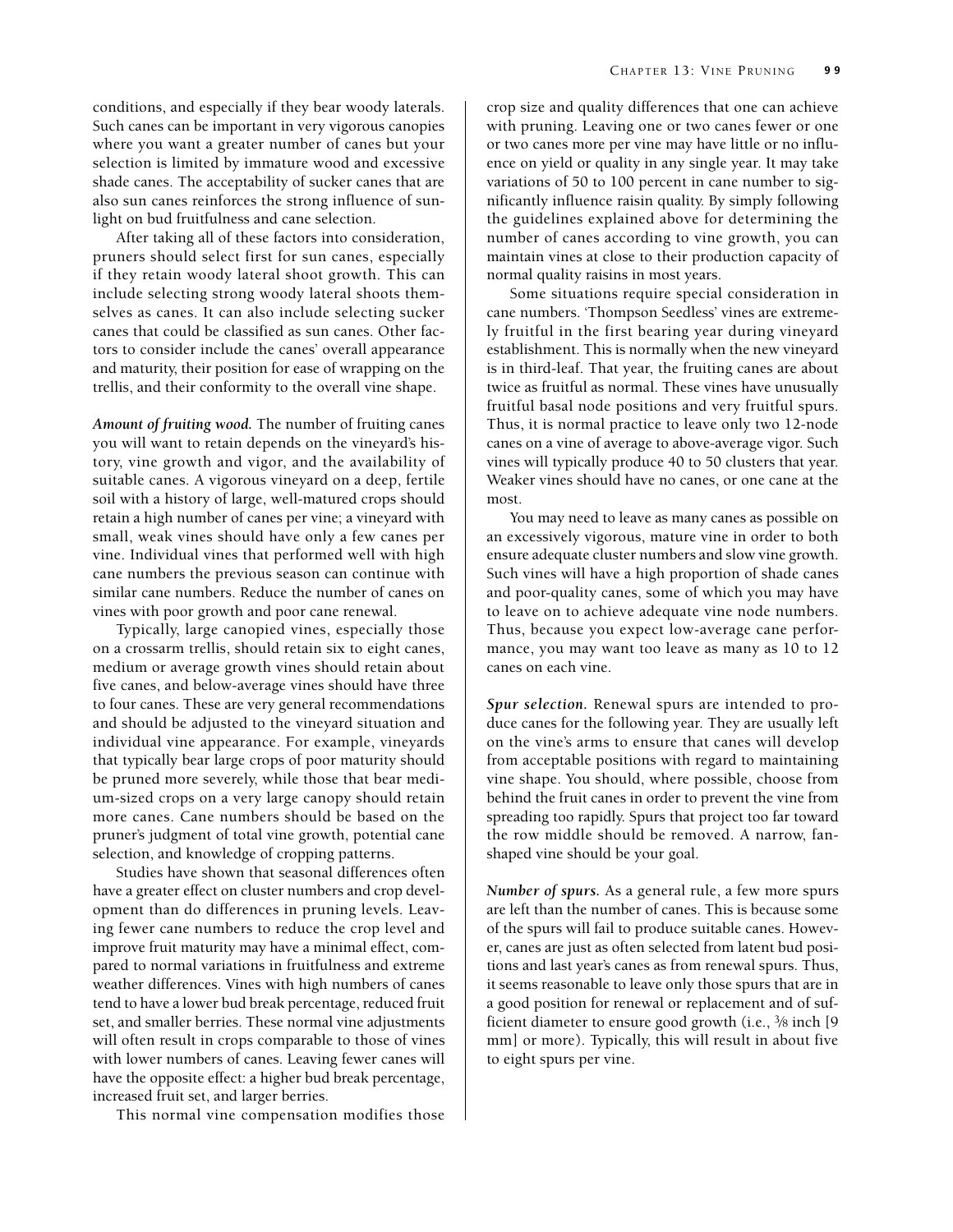**100** PRODUCING THE CROP

## **Cane Pruning Practice**

To prune dormant, mature grapevines, you remove old fruiting wood, select next year's fruiting canes and cut them back to the desired length, select renewal and replacement spurs, and remove any unwanted canes and arms from older growth. A typical sequence of this selective process is diagrammed in Figure 13.3, and can be described as follows (parenthetical notes refer to the figure). First, examine the vine to determine the previous season's pruning level and the approximate number of canes present that are suitable for the coming season. For example, a vine of adequate growth and wood maturity that carried six canes the previous season can carry at least six canes next year. Next, select the best canes to retain while you remove the previous year's canes from the wires. If possible, prune (*cut 1*) the previous year's cane (*OC*) back to near its origin on the arm, while leaving at least one well-placed, mature new cane (*NC*). Sometimes you will need to leave a new cane (such as  $NC_2$  or  $NC_3$ ) out on the old cane just because of poor cane selection nearer the arm. The

selected cane (*NC1*) is cut back to 12 to 15 nodes (*cut 2*).

In this example, the retained fruiting cane  $(NC_1)$ originated from a two-node spur that had been left the previous year (*OS*). This spur produced two strong shoots. The upper one was retained as a fruiting cane; the lower one was pruned back to two nodes (*cut 3*) for a renewal spur (*RNS*). A water sprout had also emerged from a latent bud near the base of the arm. It could be retained as a fruiting cane or pruned back (*cut 4*) as a replacement spur (*RS*). The replacement spur can be used as a new fruiting cane position in future years. This is desirable if the arm is extending out too far or does not renew desirable fruiting wood at its apex.

An *ideal vine structure* after pruning is shown in Figure 13.4. The ultimate goal is to produce a symmetrical vine with four or more arms extending along the row at a height from which the canes can easily reach the trellis wires. Renewal and replacement spurs are positioned to help ensure cane selection and arm maintenance. While this type of ideal vine can be difficult to achieve and maintain, you can use it as the ultimate target when instructing pruners.



**Figure 13.3** A 'Thompson Seedless' grapevine arm, showing pruning cuts for old cane removal and selection of new fruiting canes and spurs. OC = *older cane* retained the previous pruning season; NC = *new canes* from previous season's shoot growth for fruit cane selection; OS = *old spur*  retained the previous year for renewal of fruit canes; RS = *replacement spur* retained for reserve of a new cane position; and RNS = *renewal spur* for the renewal or production of fruit canes for next year.